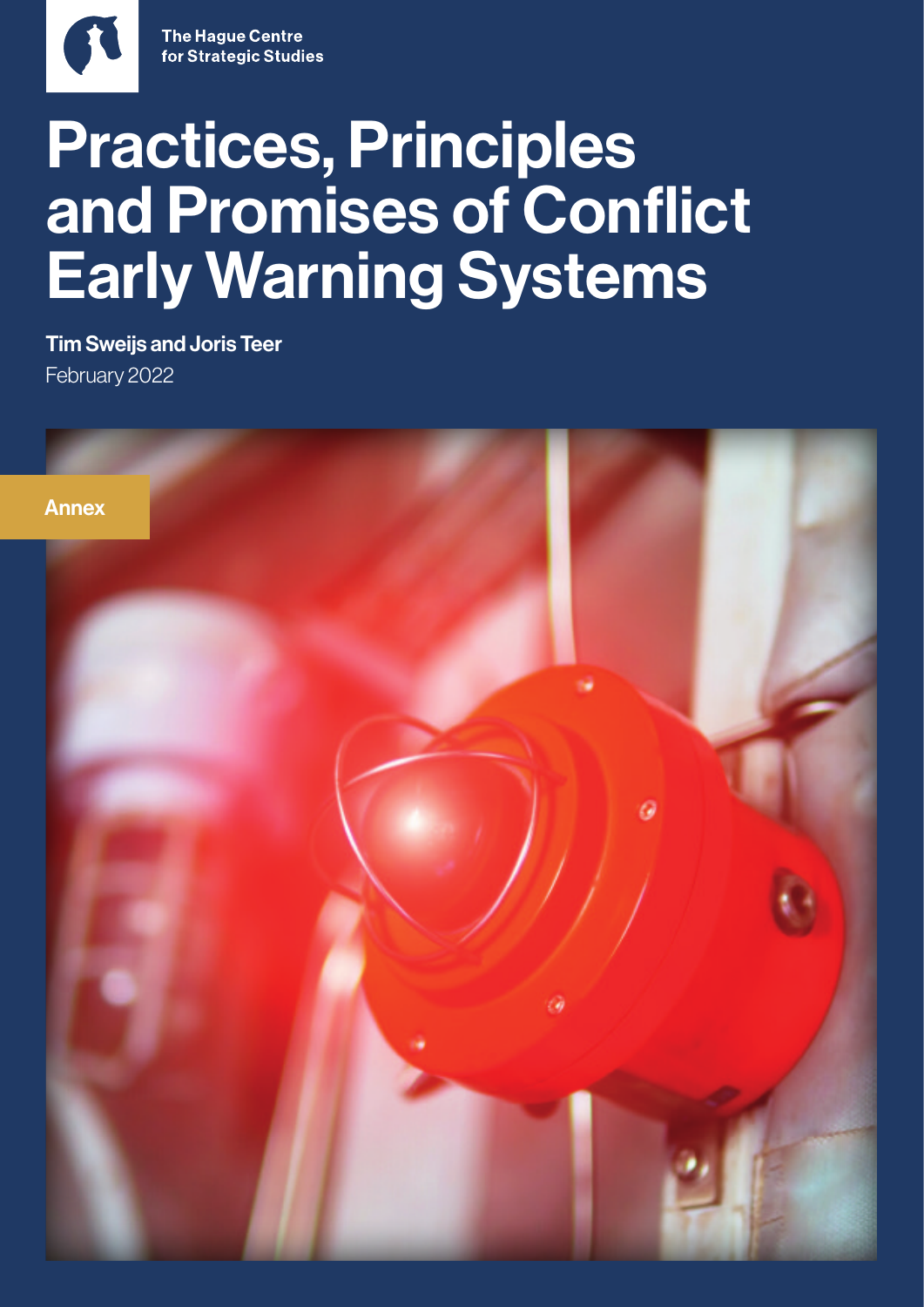

### Practices, Principles and Promises of Conflict Early Warning Systems - Annex

#### Authors:

Tim Sweijs and Joris Teer

#### Contributors:

Simon van Hoeve, Giorgio Berti, Joris van Schie, Jelle van der Weerd and John Michaelis

ISBN/EAN: 9789492102904 February 2022

This report was made possible by funding by The Stabilisation Unit, now the Foreign, Commonwealth & Development Office. Responsibility for the content rests solely with the authors and the views expressed do not necessarily reflect that of official UK government policy.

© *The Hague* Centre for Strategic Studies. All rights reserved. No part of this report may be reproduced and/or published in any form by print, photo print, microfilm or any other means without prior written permission from HCSS. All images are subject to the licenses of their respective owners.

The Hague Centre for Strategic Studies [info@hcss.nl](mailto:info@hcss.nl) hcss.nl Lange Voorhout 1 2514EA The Hague The Netherlands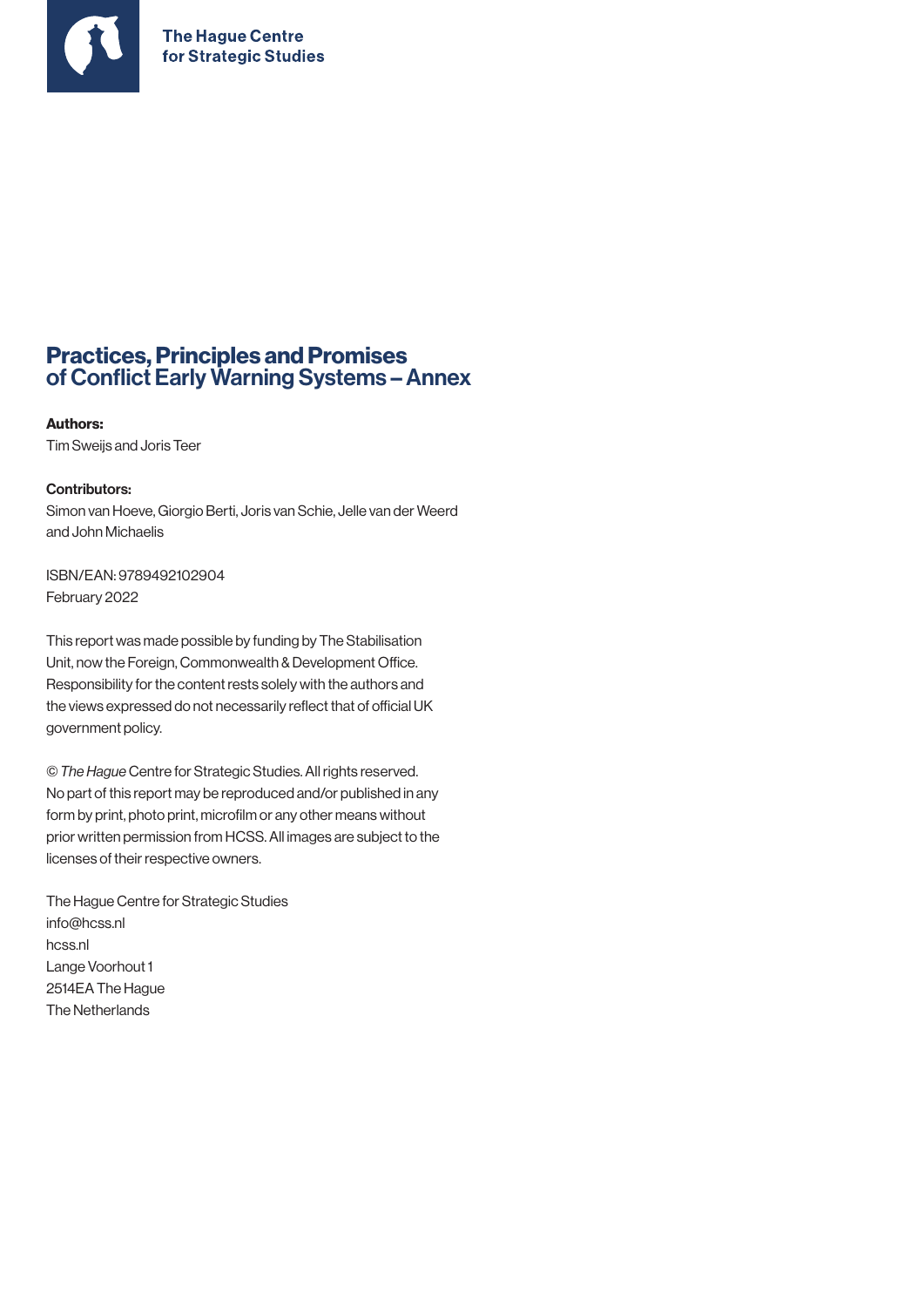# Table of Contents

| <b>Appendix A:</b> Meta overview of surveyed Early Warning<br><b>Systems (EWS)</b>                                            |   |
|-------------------------------------------------------------------------------------------------------------------------------|---|
| <b>Appendix B:</b> In-depth overview of two EWS                                                                               | h |
| <b>Appendix C:</b> Semi-in-depth overview of additional EWS<br>on the basis of a review of the literature and primary sources |   |
| <b>Appendix D:</b> Technology survey: data, tools, methods                                                                    | 8 |
| <b>Appendix E:</b> Sample of an effective EW Memo                                                                             |   |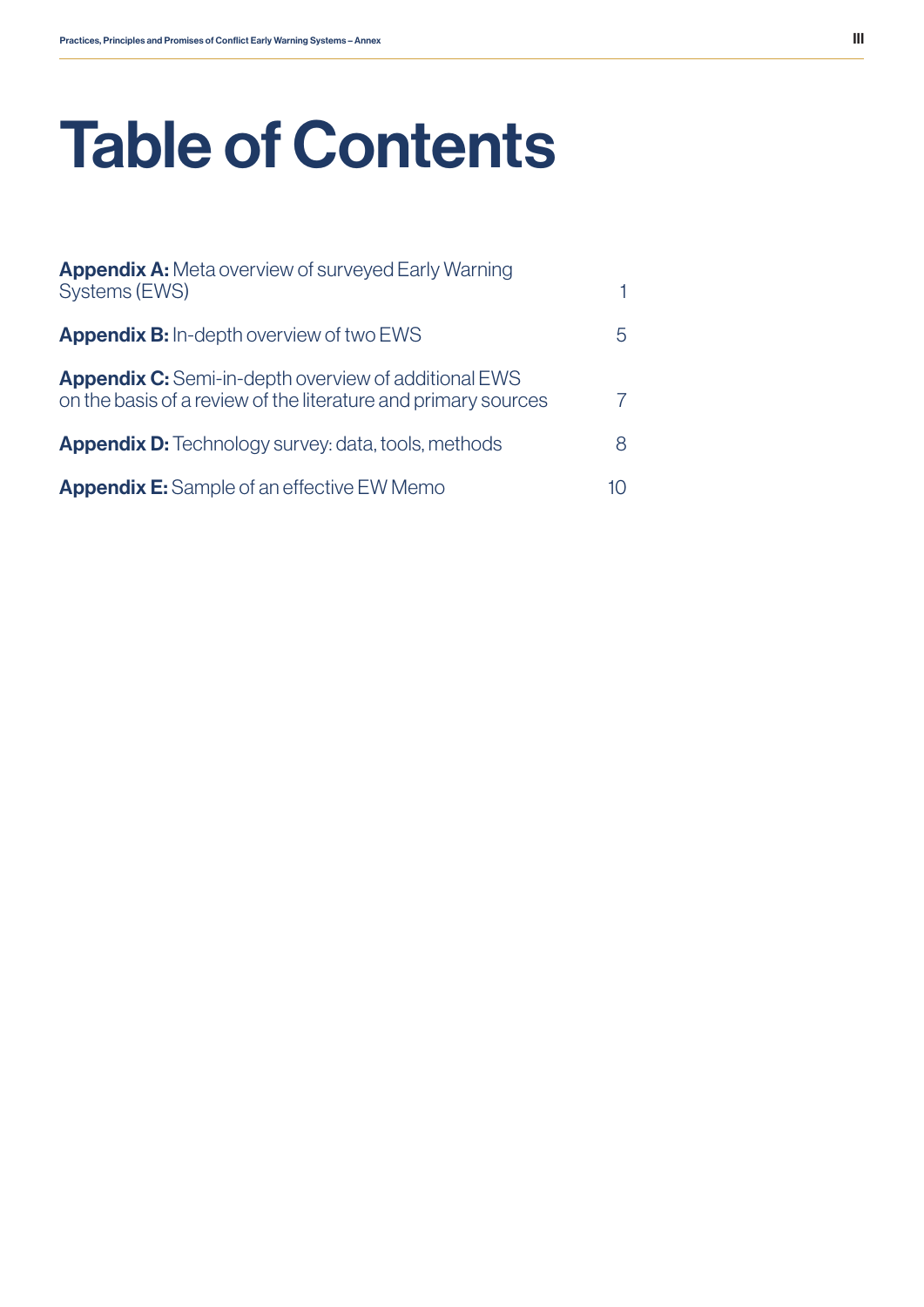### <span id="page-3-0"></span>Appendix A: Meta overview of surveyed Early Warning Systems (EWS)

#### *Table 1 EWS: an overview of key characteristics<sup>1</sup>*

| Organisation                                                                                                            | <b>EWS</b>                                                                                                                                                           | 1. Contingency<br>type                                                                                         | 2. Geographical<br>scope       | 3. Time Horizon                                                                                                                                                                                                    | 4. Level of Analysis 5. Effects                                                                                                                                                                                     |                                                                                                                | <b>6. Drivers</b>                                                                                                                                                                                                                                       | 7. Purpose                                                                                                                                                                                                                                                                                                    |
|-------------------------------------------------------------------------------------------------------------------------|----------------------------------------------------------------------------------------------------------------------------------------------------------------------|----------------------------------------------------------------------------------------------------------------|--------------------------------|--------------------------------------------------------------------------------------------------------------------------------------------------------------------------------------------------------------------|---------------------------------------------------------------------------------------------------------------------------------------------------------------------------------------------------------------------|----------------------------------------------------------------------------------------------------------------|---------------------------------------------------------------------------------------------------------------------------------------------------------------------------------------------------------------------------------------------------------|---------------------------------------------------------------------------------------------------------------------------------------------------------------------------------------------------------------------------------------------------------------------------------------------------------------|
| 1. European Union (EU)/<br><b>European Union</b><br><b>External Action Service</b><br>(EEAS)2                           | <b>EU Conflict Early</b><br>Warning System (EU<br>CEWS)                                                                                                              | Probability and inten-<br>sity of violent conflict.<br>Does not predict, but<br>provides a risk<br>assessment. | All non-EU countries           | Up to 4-years into the<br>future                                                                                                                                                                                   | Quantitative anal-<br>ysis on the coun-<br>try-level (i.e., a global<br>horizon scan).<br>In-depth qualitative<br>(including intelli-<br>gence-based) assess-<br>ment on the country<br>and sub-national<br>levels. | Immense human<br>suffering and huge<br>economic and social<br>costs <sup>3</sup>                               | Structural political, security,<br>social, economic, geographic and<br>demographic risk factors that<br>frequently correlate with the<br>eruption of violence. Excludes<br>quantitative analysis of imme-<br>diate risk factors or "trigger"<br>events. | Early identification and assess-<br>ment of structural risk factors<br>often related to conflict, in order<br>to take upstream conflict preven-<br>tion measures (i.e., early preven-<br>tive action). Explicitly states that<br>conflict prediction is not a goal.                                           |
| 2. The Netherlands'<br>Interdepartmental<br><b>Working Group on Early</b><br><b>Warning and Early</b><br>Action (EWEA). | The Risk Monitor<br>predicts whether<br>conflict will escalate in<br>the near future. The<br>Security Monitor is a<br>visualisation of conflict<br>data <sup>4</sup> | Violent conflict                                                                                               | Almost global                  | Near future                                                                                                                                                                                                        | Country                                                                                                                                                                                                             |                                                                                                                |                                                                                                                                                                                                                                                         |                                                                                                                                                                                                                                                                                                               |
| 3. International Crisis<br>Group (ICG)                                                                                  | <b>Crisis Watch</b>                                                                                                                                                  | Violent conflict,<br>including state-based.<br>non-state conflict and<br>one-sided violence.                   | Global (i.e., 80<br>countries) | Close to real-time<br>"nowcasting" <sup>5</sup> and<br>specific conflict risk<br>alerts about the<br>escalation of violence<br>and opportunities for<br>resolution alerts in the<br>immediate future. <sup>6</sup> | Country                                                                                                                                                                                                             | Primary effects: fatal<br>casualties. (Examples<br>of) Secondary effects:<br>food insecurity,<br>displacement. | Broad qualitative political, secu-<br>rity, social, economic, geographic<br>and demographic trends<br>including immediate and struc-<br>tural factors. <sup>8</sup>                                                                                     | To achieve an overview of secu-<br>rity and political develop-<br>ments providing a bird's-eye view<br>of ongoing conflict trends, risk of<br>escalations and possibilities for<br>peace, in order to help deci-<br>sion-makers prevent and resolve<br>deadly violence in close to<br>real-time. <sup>9</sup> |

1 "Catalogue of Predictive Models in the Humanitarian Sector – The Centre for Humanitarian Data," UN OCHA, accessed December 22, 2020, https://centre.humdata.org/catalogue-for-predictive-models-in-the-humanitarian-sector/.

2 Launched in 2014.

3 EEAS.

- 5 "Catalogue of Predictive Models in the Humanitarian Sector The Centre for Humanitarian Data."
- 6 "Avoiding a Bloodbath in Ethiopia's Mekelle | Crisis Group," accessed December 22, 2020, https://www.crisisgroup.org/africa/horn-africa/ethiopia/avoiding-bloodbath-ethiopias-mekelle.
- 7 "Avoiding a Bloodbath in Ethiopia's Mekelle | Crisis Group."
- 8 "About CrisisWatch," Crisis Group, July 28, 2016, https://www.crisisgroup.org/about-crisiswatch.
- 9 "About CrisisWatch."

<sup>4</sup> Melle Brinkman, "EU cooperation on Early Warning Early Action," De Veiligheidsdiplomaat (Ministerie van Buitenlandse Zaken, May 3, 2021), https://magazines.rijksoverheid.nl/bz/veiligheidsdiplomaat/2021/03/05.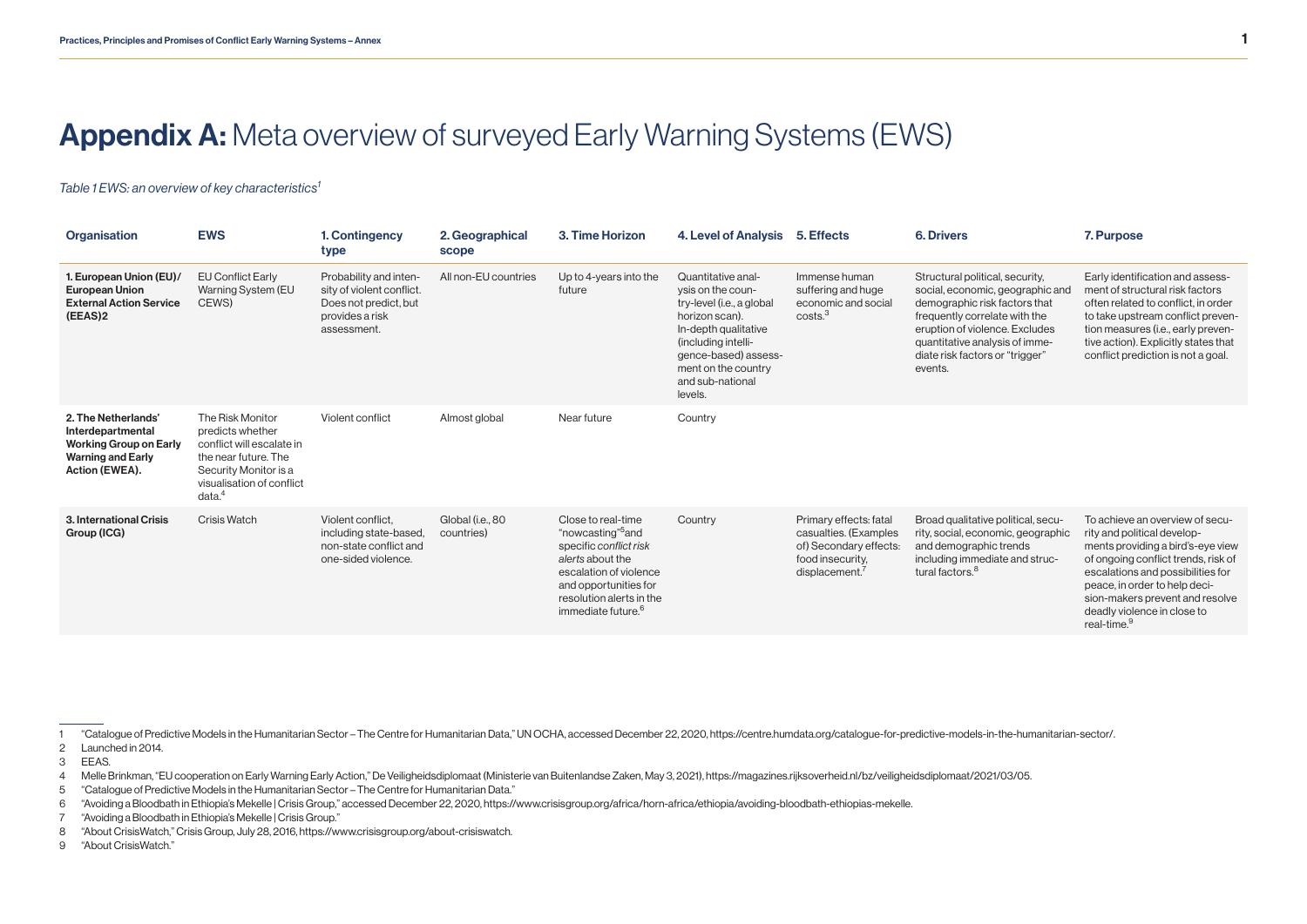| Organisation                                                                                                     | <b>EWS</b>                                                                                                                                                                                    | 1. Contingency<br>type                                                                                                                                                      | 2. Geographical<br>scope                                                                        | 3. Time Horizon                                                                | 4. Level of Analysis                                                                                                                                         | 5. Effects                                                                              | <b>6. Drivers</b>                                                                                                                                                                                                           | 7. Purpose                                                                                                                                                                                                                                                                                                                                                                                                      |
|------------------------------------------------------------------------------------------------------------------|-----------------------------------------------------------------------------------------------------------------------------------------------------------------------------------------------|-----------------------------------------------------------------------------------------------------------------------------------------------------------------------------|-------------------------------------------------------------------------------------------------|--------------------------------------------------------------------------------|--------------------------------------------------------------------------------------------------------------------------------------------------------------|-----------------------------------------------------------------------------------------|-----------------------------------------------------------------------------------------------------------------------------------------------------------------------------------------------------------------------------|-----------------------------------------------------------------------------------------------------------------------------------------------------------------------------------------------------------------------------------------------------------------------------------------------------------------------------------------------------------------------------------------------------------------|
| 4. Uppsala Conflict Data<br>Programme (UCDP)                                                                     | Violence Early-Warning<br>System (ViEWS) <sup>10</sup>                                                                                                                                        | Armed conflicts (i.e.,<br>state-based conflict).<br>violence against<br>civilians and between<br>non-state actors, and<br>forced population<br>displacements. <sup>11</sup> | Continental, Africa                                                                             | From 1 month up to 36<br>months                                                | Country-level down to<br>lower community<br>level cluster.<br>which divide<br>the African continent<br>into squares of 0.5<br>longitude<br>and 0.5 latitude. | Conflict-induced<br>humanitarian<br>disasters <sup>12</sup>                             | Structural factors ranging from<br>history of conflict to political<br>institutions, timing of elections,<br>economic development, natural<br>resources, demography,<br>geographic proximity and<br>conflict. <sup>13</sup> | Pioneering, developing, testing<br>and continuously improving and<br>open to the academy and the<br>international community, and<br>data-driven EWS based on data.<br>The EWS predictive performance<br>is publicly assessed, transparent<br>and replicable. Furthermore, it<br>provides alerts that specify actor<br>and location. <sup>14</sup>                                                               |
| <b>5. United Nations Office</b><br>for the Coordination of<br><b>Humanitarian Affairs</b><br>(UN OCHA)           | Country-specific<br><b>Anticipatory Action</b><br>Framework pilot<br>programmes (in part-<br>nership with specific<br>local organisations,<br>regional organisations<br>and other UN bodies). | Large-scale natural<br>hazards (i.e.,<br>droughts <sup>15</sup> and<br>floods <sup>16</sup> ) and food<br>insecurity <sup>17</sup>                                          | Somalia, Ethiopia,<br>Chad. Malawi and<br>Bangladesh <sup>18</sup>                              | Approximately<br>12-days (for floods) up<br>to several months for<br>droughts. | Country-level and the<br>sub-national level.                                                                                                                 | Primarily food insecu-<br>rity. <sup>19</sup> Also displace-<br>ment. violent conflict. | Various meteorological and<br>geographical indicators.                                                                                                                                                                      | Immediately releasing a<br>pre-agreed sum of funds for<br>launching anticipatory humani-<br>tarian action (e.g., distributing<br>assistance in the form of cash.<br>livestock feed, storage drums,<br>hygiene, and health kits) <sup>20</sup> by<br>UNOCHA in cooperation with<br>other organisations (e.g., ICRC<br>and UN CERF) if a pre-determined<br>risk threshold has been reached.                       |
| 6. Danish Refugee<br>Council (DRC) &<br><b>International Business</b><br><b>Machines Corporation</b><br>(IBM) 21 | Foresight Model<br>(previously called the<br><b>Mixed Migration</b><br>Forecasting)                                                                                                           | Forced displacement<br>(refugees and asylum<br>seekers outside a<br>given country and the<br>internally displaced<br>within the same<br>country). <sup>22</sup>             | Afghanistan, Myanmar<br>(initial focus), the<br>Sahel Region (recently<br>added). <sup>23</sup> | 1-3 years $^{24}$                                                              |                                                                                                                                                              | Does not specify                                                                        | Macro-level indicators i.e<br>national level aggregates.<br>Excludes proximate or micro-<br>level indicators. <sup>25</sup>                                                                                                 | Predicts the size of forced<br>displacement; provides insight into<br>the drivers of migration and what-if<br>approaches allowing clients to<br>isolate causes (and subsequently<br>measure effect). Allows the main<br>office to prioritise attention and<br>interventions (including invest-<br>ment). Provides response<br>options. Supports annual, coun-<br>try-specific strategic planning. <sup>26</sup> |

<sup>10</sup> Launched in 2017.

- 11 Department of Peace and Conflict Research, "About ViEWS Department of Peace and Conflict Research Uppsala University, Sweden" (Uppsala University, Sweden), accessed November 26, 2020, https://www.pcr.uu.se/research/
- 12 Department of Peace and Conflict Research, "Objectives Department of Peace and Conflict Research Uppsala University, Sweden" (Uppsala University, Sweden), accessed December 22, 2020, https://www.pcr.uu.se/research/v
- 13 Department of Peace and Conflict Research, "Methodology Department of Peace and Conflict Research Uppsala University, Sweden" (Uppsala University, Sweden), accessed November 26, 2020, https://www.pcr.uu.se/research/
- 14 "To develop, test, and iteratively improve a pilot Violence Early-Warning System (ViEWS) that is rigorous, data-based, and publicly available to researchers and the international community." Department of Peace and Conf ment of Peace and Conflict Research - Uppsala University, Sweden." "Provide alerts that are location- and actor-specific and most importantly, be transparent, replicable and publicly available, including public assessments of Peace and Conflict Research, "Objectives - Department of Peace and Conflict Research - Uppsala University, Sweden."

15 Somalia pilot was launched in 2019H2. Additional pilots were launched in Ethiopia, Chad and Malawi in 2020. UN CERF, "Anticipatory Action Update," June 1, 2020, https://cerf.un.org/sites/default/files/resources/Anticipa

16 In Bangladesh pilot was launched in 2020H1. UN CERF.

17 UN CERF.

18 UN CERF.

19 UN CERF, "Anticipatory Action Update."

20 UN CERF, "Anticipatory Action Update."

22 "Catalogue of Predictive Models in the Humanitarian Sector – The Centre for Humanitarian Data."

23 Leonardo Milano, "Reviewing the Danish Refugee Council's Foresight Model – The Centre for Humanitarian Data," accessed December 22, 2020, https://centre.humdata.org/reviewing-the-danish-refugee-councils-foresight-model/

24 "Catalogue of Predictive Models in the Humanitarian Sector – The Centre for Humanitarian Data."

25 OCHA, "MODEL CARD: DRC Foresight Model."

26 OCHA, "MODEL CARD: DRC Foresight Model," 1–2.

<sup>21</sup> R. Nair et al., "A Machine Learning Approach to Scenario Analysis and Forecasting of Mixed Migration," IBM Journal of Research and Development 64, no. 1/2 (January 2020): 1-7, https://doi.org/10.1147/JRD.2019.2948824; O Model" (OCHA, July 2020), https://data.humdata.org/dataset/2048a947-5714-4220-905b-e662cbcd14c8/resource/be6ab2c8-f3c4-4045-9acf-529f6091c253/download/drc-model-card.pdf.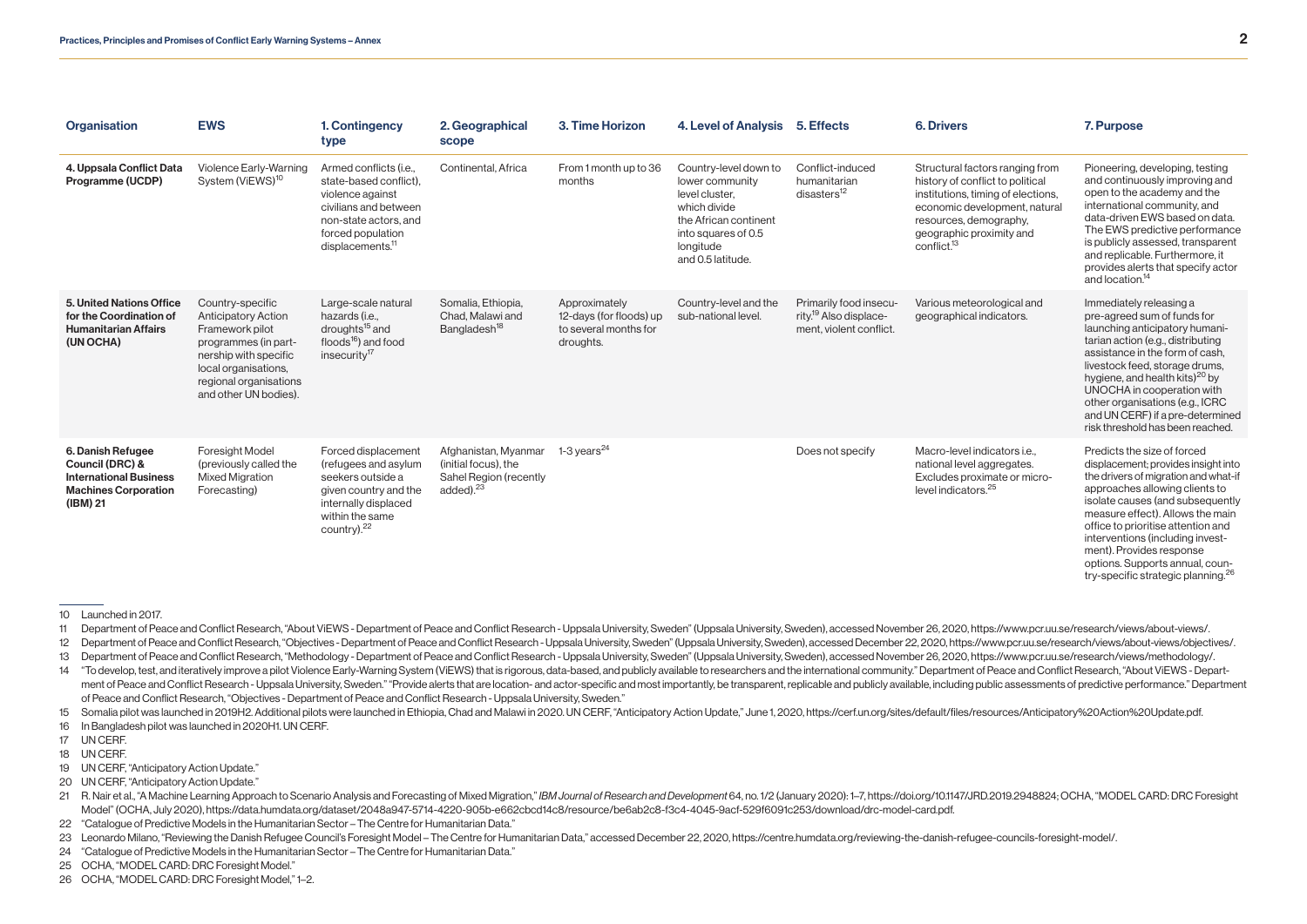| Organisation                                                                                      | <b>EWS</b>                                                  | 1. Contingency<br>type                                                             | 2. Geographical<br>scope | 3. Time Horizon                                                                                                  | 4. Level of Analysis 5. Effects                            |     | <b>6. Drivers</b>                                                                                                                                                                                                                                                                                                                                                                                                                                                                                                                                                                                                                                                                                    | 7. Purpose                                                                                                                                                                                 |
|---------------------------------------------------------------------------------------------------|-------------------------------------------------------------|------------------------------------------------------------------------------------|--------------------------|------------------------------------------------------------------------------------------------------------------|------------------------------------------------------------|-----|------------------------------------------------------------------------------------------------------------------------------------------------------------------------------------------------------------------------------------------------------------------------------------------------------------------------------------------------------------------------------------------------------------------------------------------------------------------------------------------------------------------------------------------------------------------------------------------------------------------------------------------------------------------------------------------------------|--------------------------------------------------------------------------------------------------------------------------------------------------------------------------------------------|
| 7. The Federal Republic<br>of Germany (FRG)<br><b>Ministry of Foreign</b><br><b>Affairs (MFA)</b> | <b>PREVIEW</b>                                              | Increased crisis<br>potential                                                      | Almost global            |                                                                                                                  | Country                                                    |     | Structural indicators: Qualitative<br>analysis                                                                                                                                                                                                                                                                                                                                                                                                                                                                                                                                                                                                                                                       |                                                                                                                                                                                            |
| 8. The Hague Centre for<br><b>Strategic Studies</b><br>(HCSS)                                     | <b>HCSS Political</b><br><b>Instability Monitor</b>         | Intra-state violent<br>conflict (with a<br>minimum of 25 fatal<br>casualties p/a). | Global                   | 1-month,<br>six-months, and<br>12-months.                                                                        | Country, sub-national<br>(first administrative)<br>region) | N/A | 1700 political, security, social,<br>economic, geographic and<br>demographic indicators of both<br>structural and immediate trigger<br>events.                                                                                                                                                                                                                                                                                                                                                                                                                                                                                                                                                       | Conflict prediction                                                                                                                                                                        |
| 9. African Union (AU)                                                                             | <b>Continental Early</b><br><b>Warning System</b><br>(CEWS) | <b>Violent Conflict</b>                                                            | Continental: Africa      | Short, medium and<br>long-term. These time<br>frames are non-spe-<br>cific $27$ and vary by<br>case and country. | Local, country, cross-<br>border/transnational             |     | Uses both structural and<br>dynamic/event-indicators. For<br>structural indicators from<br>in-house capacity, the CEWS<br>uses the Indicators and Profiles<br>Module, which consists of struc-<br>tural data organised on the<br>country-level and Africa Prospect<br>and conducts periodical vulnera-<br>bility assessments on the basis of<br>economic and geographic<br>indicators. <sup>28</sup><br>For events or "dynamic indica-<br>tors", it uses the indicators used<br>by the Africa Media<br>Monitor (AMM), the Africa<br>Reporter, and Live-Mon. These<br>are supplemented by indicators<br>from the Economic Intelligence<br>Unit, Oxford Analytica and BBC<br>Monitoring. <sup>29</sup> | To anticipate and prevent<br>conflicts on the continent.<br>To provide timely information on<br>evolving violent conflicts based<br>on specifically developed<br>indicators. <sup>30</sup> |

<sup>27</sup> David Lindgren, "Satellites and Their Potential Role in Supporting the African Union's Continental Early Warning System," in Space Fostering African Societies: Developing the African Continent through Space, Part 1, ed. (Cham: Springer International Publishing, 2020), 195–205.

<sup>28</sup> Alexander Noyes and Janette Yarwood, "The AU Continental Early Warning System: From Conceptual to Operational?," International Peacekeeping 20, no. 3 (June 1, 2013): 252-53, https://doi.org/10.1080/13533312.2013.838393.

<sup>29</sup> Charles Mwaura, "Operationalization of the Continental Early Warning System of the AU."

<sup>30</sup> AFCONE, "The Continental Early Warning System (CEWS) - African Union - Peace and Security Department," African Union, Peace and Security Department, November 23, 2015, http://afcone.peaceau.org/en/page/28-continental-ea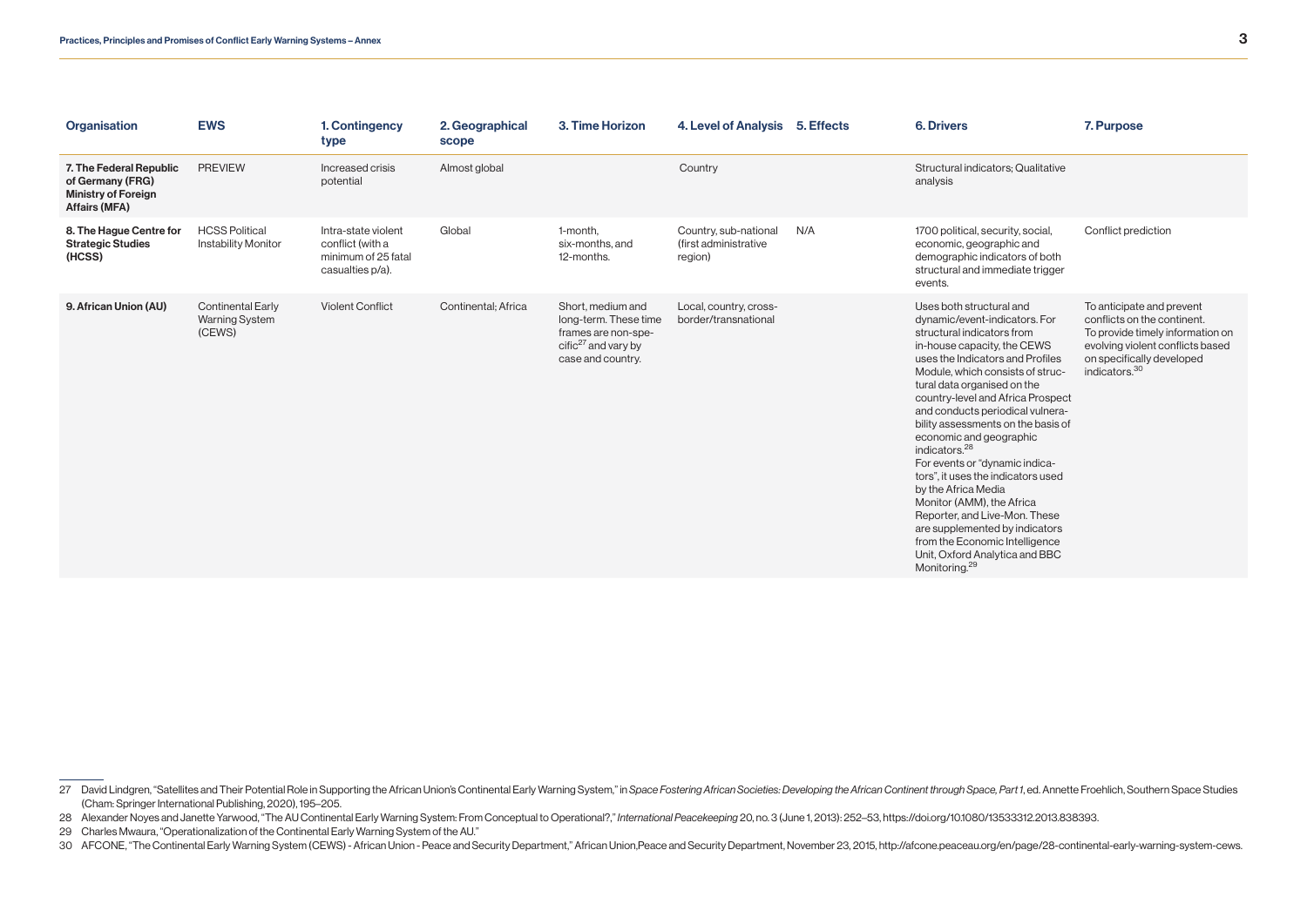| Organisation                                                                  | <b>EWS</b>                                                          | 1. Contingency<br>type                                                                                                                                                                                                                                                                              | 2. Geographical<br>scope                                                                                                                                                | 3. Time Horizon                                                                          | 4. Level of Analysis                      | 5. Effects       | <b>6. Drivers</b>                                                                                                                                                                                                                                                                                | 7. Purpose                                                                                                                                                                                                                                                                       |
|-------------------------------------------------------------------------------|---------------------------------------------------------------------|-----------------------------------------------------------------------------------------------------------------------------------------------------------------------------------------------------------------------------------------------------------------------------------------------------|-------------------------------------------------------------------------------------------------------------------------------------------------------------------------|------------------------------------------------------------------------------------------|-------------------------------------------|------------------|--------------------------------------------------------------------------------------------------------------------------------------------------------------------------------------------------------------------------------------------------------------------------------------------------|----------------------------------------------------------------------------------------------------------------------------------------------------------------------------------------------------------------------------------------------------------------------------------|
| 10. Intergovernmental<br>Authority on<br>Development (IGAD)                   | <b>Conflict Early Warning</b><br>and Response<br>Mechanism (CEWARN) | 60 high priority<br>wide-ranging typolo-<br>gies and themes of<br>violent conflict ranging<br>from gender-based<br>violence to land<br>grabbing to drought. <sup>31</sup><br>Originally operational<br>from 2002 to 2012.<br>CEWARN focused on<br>pastoral cross-border<br>conflicts. <sup>32</sup> | Djibouti, Eritrea,<br>Ethiopia, Kenya,<br>Somalia, South Sudan,<br>Sudan and Uganda                                                                                     | Focuses on short,<br>mid-and long-term<br>timeframes which are<br>not defined in detail. | Local, country, cross-<br>border clusters | Does not specify | Does not specify.<br>From 2002-2012 focused on 52<br>socio-political indicators <sup>33</sup> which<br>are divided into short and long-<br>term indicators and can include<br>socio-cultural factors, internal<br>security setting, environmental<br>and resource management.                    | Information sharing on conflicts,<br>migrants and natural disasters<br>between participating countries.<br>Jointly studying signs of<br>emerging violent conflict to<br>develop options for response,<br>which are then communicated to<br>all IGAD member states. <sup>34</sup> |
| 11. Economic<br><b>Community of West</b><br><b>African States</b><br>(ECOWAS) | ECOWAS Warning and<br>Response Network<br>(ECOWARN)                 | Intra-state violence<br>such as ethnic, reli-<br>gious or electoral<br>violence.                                                                                                                                                                                                                    | Benin, Burkina Faso,<br>Cape Verde, The<br>Gambia, Ghana,<br>Guinea, Guinea-<br>Bissau, Ivory Coast,<br>Liberia, Mali, Niger,<br>Nigeria, Senegal, and<br>Sierra Leone. | Does not specify                                                                         | Local, regional,<br>country, cross-border | Does not specify | 94 pre-defined indicators are<br>used as a grid to analyse risks<br>and rapidly detect security trends<br>in a given area. <sup>35</sup> Uses open<br>information sources and not<br>"intelligence or counter-intelli-<br>gence reports" in order to<br>respect state sovereignty. <sup>36</sup> | Data collection for the purpose of<br>EW. <sup>37</sup> Informing member states<br>and ECOWAS' decision-making<br>by providing incident and situa-<br>tion reports, daily highlights,<br>country profiles, policy briefs,<br>monthly and quarterly reports. <sup>38</sup>        |

- 32 Phillip Apuuli Kasaiia. "The Intergovernmental Authority on Development's Conflict Early Warning and Response Mechanism." African Security Review 22. no. 2 (June 1.2013): 11-25. https://doi.org/10.1080/10246029.2013.792
- 33 OECD. "Conflict and Fragility Preventing Violence, War and State Collapse THE FUTURE OF CONFLICT EARLY WARNING AND RESPONSE." 2009. https://www.oecd.org/dac/conflict-fragility-resilience/docs/preventing%20violence%20war state%20collapse.pdf.
- 34 "Information of conflicts, migrants and natural disasters is shared between participating countries in a transparent manner. Information about potentially violent situations are jointly analysed to develop case scenario and response options are also communicated to all IGAD member states". Catalogue of Predictive Models in the Humanitarian Sector - The Centre for Humanitarian Data." accessed December 22, 2020, https://centre.humdata.org/c [tive-models-in-the-humanitarian-sector/](https://centre.humdata.org/catalogue-for-predictive-models-in-the-humanitarian-sector/).IGAD, "CEWARN Regional Report."
- 35 OECD, "Interview with Mr. Augustin Sagna," The ECOWAS Early Warning and Response Network, May 2009, http://www.oecd.org/swac/theecowasearlywarningandresponsenetwork.htm.

36 OECD "Interview with Mr Augustin Sagna."

- 37 Herbert Wulf and Tobias Debiel. "Conflict Early Warning and Response Mechanisms: Tools for Enhancing the Effectiveness of Regional Organisations? A Comparative Study of the AU, ECOWAS, IGAD, ASEAN/ARF and PIF," Working Axes of Conflict (Institut fur Entwicklung und Frieden, May 2009), http://eprints.lse.ac.uk/28495/1/WP49.2.pdf.
- 38 OECD, "Interview with Mr. Augustin Sagna."

<sup>31</sup> IGAD. "CEWARN Regional Report." Regional Report on the Karamoja Cluster (Addis Ababa: Inter Governmental Authority on Development, April 2006), https://www.cewarn.org/index.php/reports/archived-early-warning-reports/clu ian-apr06/file.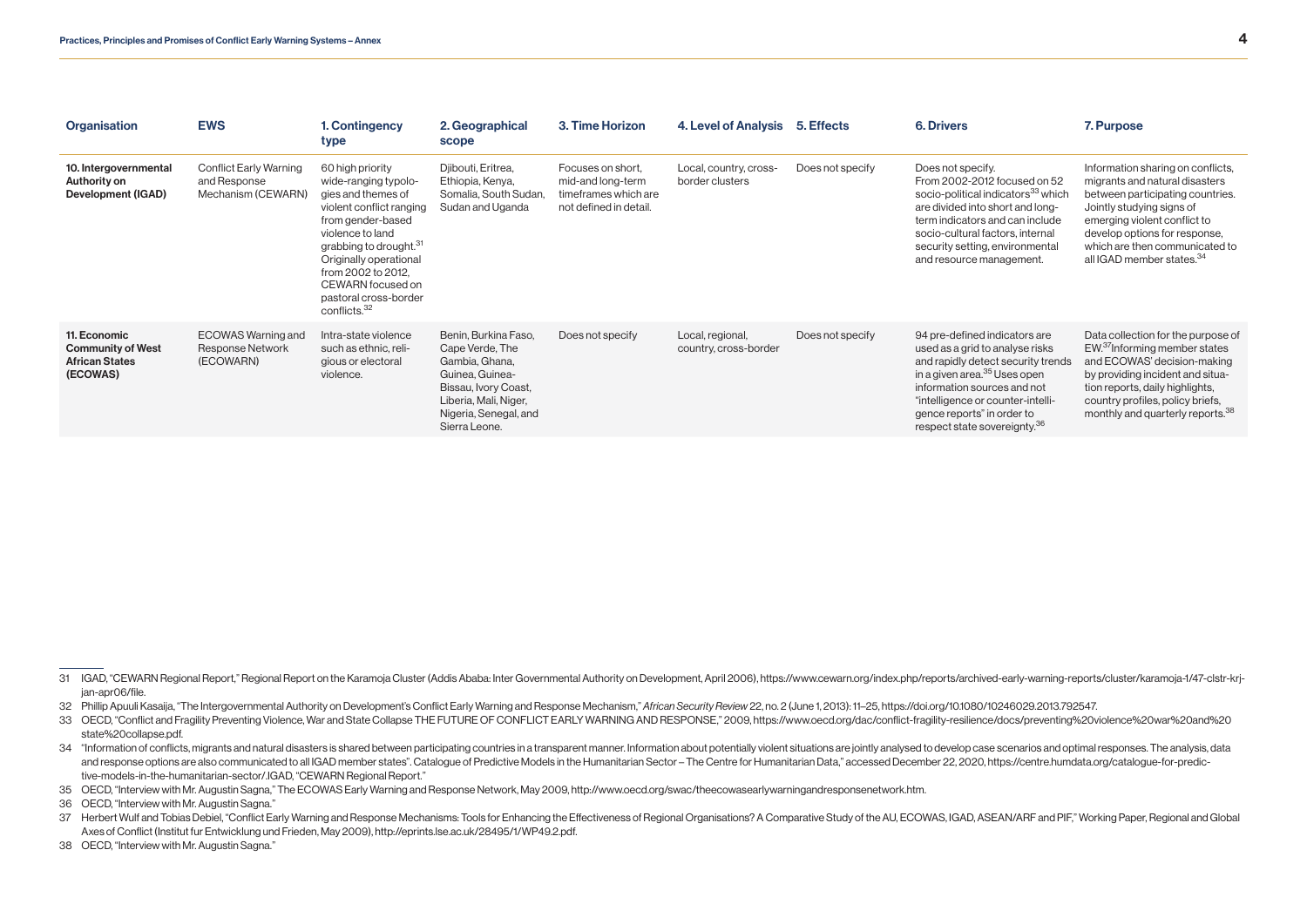### <span id="page-7-0"></span>Appendix B: In-depth overview of two EWS

#### 1. Organisation

United Nations Office for the Coordination of Humanitarian Affairs (UNOCHA)

#### a. type **b.** particulars

Country-specific Anticipatory Action Framework pilot programmes (in partnership with specific local organisations, regional organisations and other UN bodies)

UNOCHA and a variety of partners (depending on geography and type of natural hazard) have experimented with pilot schemes for EW and automatic translation to EA since 2019. These efforts include a predictive model or forecast; a pre-agreed sum of funds necessary for launching anticipatory humanitarian aid efforts; pre-agreed trigger thresholds for the release of these funds; and UNOCHA analyst review and verification of whether the risk thresholds have been reached.

#### 2. CEWS

| a. objectives                                                                                                                                                                                                                         | b. audience                                                                                                                   | c. scope                                                                                                                                                 |                                                                          | d. level of<br>analysis                               | e. time<br>horizon                                                                | f. indicators                                        | g. methods                     |                                                                                                                                 |                                                                                                                                                                                                                                                                                                                                                                                                        |                                                           | h.<br>predictive                                                                  | explanatory                                                                        | j. CEWS<br>products          |
|---------------------------------------------------------------------------------------------------------------------------------------------------------------------------------------------------------------------------------------|-------------------------------------------------------------------------------------------------------------------------------|----------------------------------------------------------------------------------------------------------------------------------------------------------|--------------------------------------------------------------------------|-------------------------------------------------------|-----------------------------------------------------------------------------------|------------------------------------------------------|--------------------------------|---------------------------------------------------------------------------------------------------------------------------------|--------------------------------------------------------------------------------------------------------------------------------------------------------------------------------------------------------------------------------------------------------------------------------------------------------------------------------------------------------------------------------------------------------|-----------------------------------------------------------|-----------------------------------------------------------------------------------|------------------------------------------------------------------------------------|------------------------------|
|                                                                                                                                                                                                                                       |                                                                                                                               | I. thematic                                                                                                                                              | geographical                                                             |                                                       |                                                                                   | I. data<br>sources                                   | II. tools                      | III. analytical<br>techniques                                                                                                   | IV. data update<br>frequency                                                                                                                                                                                                                                                                                                                                                                           | perfor-<br>mance                                          | power                                                                             |                                                                                    |                              |
| Alerting local<br>populations of<br>large-scale natural<br>hazards (i.e., floods<br>and droughts),<br>releasing<br>pre-agreed aid<br>efforts and amount<br>of funds immedi-<br>ately when a<br>threshold level of<br>risk is reached. | Populations<br>at risk of<br>floods in<br>Bangladesh<br>and of<br>droughts in<br>Somalia,<br>Ethiopia,<br>Chad and<br>Malawi. | Large-scale<br>natural<br>hazards (i.e.,<br>droughts <sup>39</sup><br>and floods <sup>40</sup> )<br>and indi-<br>rectly food<br>insecurity <sup>41</sup> | Somalia,<br>Ethiopia,<br>Chad, Malawi<br>and<br>Bangladesh <sup>42</sup> | Country-<br>level and<br>the sub-na-<br>tional level. | Approximately<br>12-days for<br>floods up to<br>several<br>months for<br>droughts | Meteorological<br>and climatolog-<br>ical indicators | Weather<br>and Climate<br>data | A predictive<br>model or<br>forecast;<br>pre-arranged<br>financing<br>based on<br>triggers; and<br>a pre-agreed<br>action plan. | In the Bangladesh pilot:<br>Trigger 1: The European<br>Commission's Global Flood<br>Awareness System (GloFAS)<br>predicting a high probability<br>(50%) of severe flooding in<br>Bangladesh.<br>Trigger 2: The Government of<br>Bangladesh's Flood<br>Forecasting and Warning<br>Centre (FFWC) forecasting the<br>water level would cross the<br>Government-defined "danger<br>level" of +0.85 meters. | Constant<br>during<br>Monsoon<br>season in<br>Bangladesh. | The<br>Bangladesh<br>pilot<br>successfully<br>predicted a<br>monsoon<br>flooding. | Not appli-<br>cable, as the<br>pilots predict<br>large-scale<br>natural<br>hazards | Urgent<br>warning<br>message |

#### 3. Embedding CEWS in decision-making cycle

#### a. from CEWS product to Early Warning (EW) **b.** from Early Warning (EW) to Early Action (EA)

Analysts of UNOCHA and partner organisations verify the results of the CEWS-product and then issue a warning to local populations and inform agencies of impending harm. Immediately releasing a pre-agreed sum of funds for launching anticipatory humanitarian action (e.g., distributing assistance such as cash, livestock feed, storage drums and hygiene, dignity and health kits action)<sup>43</sup> by OCHA in cooperation with other organisations (e.g., ICRC and UN CERF) if a pre-determined risk threshold has been reached.

#### 4. Key challenges

N/A

#### 5. Risks and ethical considerations

EW on large-scale natural hazard comes with fewer risks than EW on violence, due to the lack of a political dimension and relatively straightforward aid efforts.

39 Somalia pilot was launched in 2019H2. Additional pilots were launched in Ethiopia, Chad and Malawi in 2020. UN CERF, "Anticipatory Action Update."

<sup>40</sup> In Bangladesh pilot was launched in 2020H1. UN CERF.

<sup>41</sup> "Catalogue of Predictive Models in the Humanitarian Sector – The Centre for Humanitarian Data."

<sup>42</sup> UN CERF, "Anticipatory Action Update."

<sup>43</sup> "Catalogue of Predictive Models in the Humanitarian Sector – The Centre for Humanitarian Data."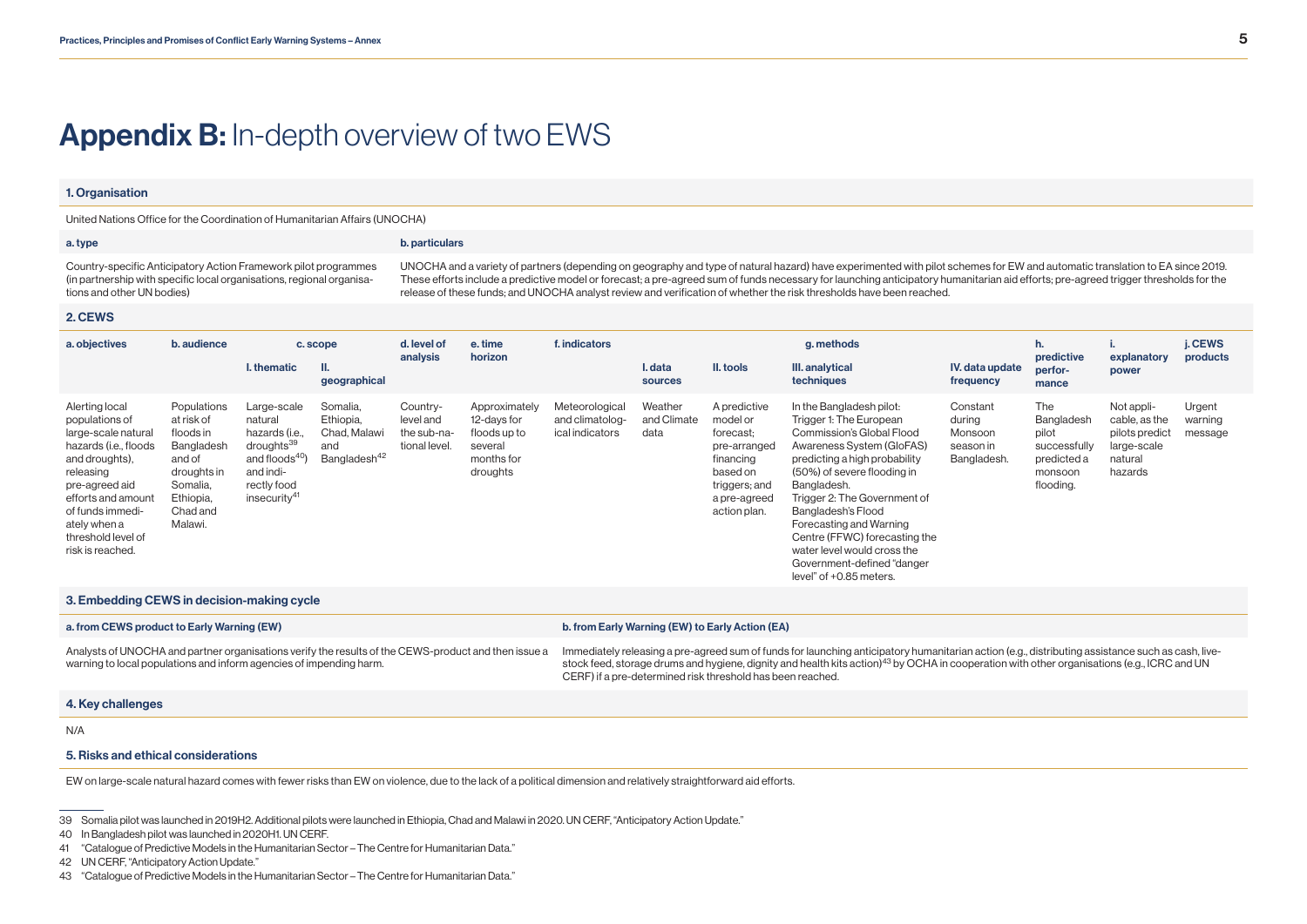#### 1. Organisation

Uppsala University Conflict Data Programme (UCDP)

| a. type              | <b>b.</b> particulars                                                                                                                                                                                                                                                                                   |
|----------------------|---------------------------------------------------------------------------------------------------------------------------------------------------------------------------------------------------------------------------------------------------------------------------------------------------------|
| Academic Institution | Part of the Department of Peace and Conflict Research that provides mostly open-source data. ViEWS develops, tests and iteratively improves a Violence Early-Warning<br>System (ViEWS) that is rigorous, data-based, transparent and publicly available to researchers and the international community. |

#### 2. CEWS

Violence Early Warning System (VIEWS)

| a. objectives                                                                                                                        | b. audience                                                                                                                                                                                                             | c. scope                                                                                                                                                                                                                                                          | d. level of<br>e. time<br>horizon<br>analysis | f. indicators                                                                                                                                                       | g. methods         |                                                                                                                                                                               |                                                                                                                                                       |                                                       | h.<br>predictive                                                                         | explana-                                                    | j. CEWS products |            |                                                                                                                                                                                                                                                                                                                                                     |
|--------------------------------------------------------------------------------------------------------------------------------------|-------------------------------------------------------------------------------------------------------------------------------------------------------------------------------------------------------------------------|-------------------------------------------------------------------------------------------------------------------------------------------------------------------------------------------------------------------------------------------------------------------|-----------------------------------------------|---------------------------------------------------------------------------------------------------------------------------------------------------------------------|--------------------|-------------------------------------------------------------------------------------------------------------------------------------------------------------------------------|-------------------------------------------------------------------------------------------------------------------------------------------------------|-------------------------------------------------------|------------------------------------------------------------------------------------------|-------------------------------------------------------------|------------------|------------|-----------------------------------------------------------------------------------------------------------------------------------------------------------------------------------------------------------------------------------------------------------------------------------------------------------------------------------------------------|
|                                                                                                                                      |                                                                                                                                                                                                                         | I. thematic                                                                                                                                                                                                                                                       | Ш.<br>geographical                            |                                                                                                                                                                     |                    |                                                                                                                                                                               | I. data<br>sources                                                                                                                                    | II. tools                                             | III. analytical<br>techniques                                                            | IV. data<br>update<br>frequency                             | perfor-<br>mance | tory power |                                                                                                                                                                                                                                                                                                                                                     |
| To predict the risk<br>and likely severity<br>for the three forms<br>of political violence<br>recorded by the<br>UCDP. <sup>44</sup> | Open source:<br>Academic<br>institutions,<br>International,<br>NGOs, political<br>decision-makers<br>including the<br>Swedish Foreign<br>Office, the EU<br><b>External Action</b><br>Service and the<br>United Nations. | Armed conflict<br>involving states<br>and rebel<br>groups, armed<br>conflict between<br>non-state<br>actors, violence<br>against civilians<br>and the applica-<br>tion of these to<br>specific actors,<br>sub-national<br>geographical<br>units and<br>countries. | Africa                                        | Country-level<br>down to lower<br>community<br>level clusters,<br>which divide<br>the African<br>continent into<br>squares of 0.5<br>longitude and<br>0.5 latitude. | $1 - 36$<br>months | Various<br>thematic<br>conflict-based<br>indicators<br>divided into the<br>following<br>themes:<br>Conflict history,<br>Demography,<br>Economy,<br>Institutions,<br>Protests. | <b>UPCD</b><br>Programmer,<br>which records<br>every<br>conflict-related<br>death<br>manageable.<br>World Bank<br>indicators,<br>PRIO GRID,<br>ACLED. | Machine<br>learning and<br>Artificial<br>Intelligence | Random Forest<br>Algorithms<br>Python and R<br>software<br>Out-of-sample<br>testing $45$ | <b>UCDP</b><br>Candidate<br>Events on a<br>monthly<br>basis | N/A              | N/A        | Risk on the geospatial<br>map is quantified as a<br>percentile, whilst the<br>forecast is measured<br>from 0-1. The monthly<br>forecasts published<br>by ViEWS do offer a<br>degree of insight and<br>explanatory factors,<br>however, given the<br>scope of the task, it is<br>often limited to para-<br>graphs as opposed to<br>in-depth reports. |
|                                                                                                                                      | 3. Embedding CEWS in decision-making cycle                                                                                                                                                                              |                                                                                                                                                                                                                                                                   |                                               |                                                                                                                                                                     |                    |                                                                                                                                                                               |                                                                                                                                                       |                                                       |                                                                                          |                                                             |                  |            |                                                                                                                                                                                                                                                                                                                                                     |
| a. from CEWS product to Early Warning (EW)                                                                                           |                                                                                                                                                                                                                         |                                                                                                                                                                                                                                                                   |                                               |                                                                                                                                                                     |                    |                                                                                                                                                                               | b. from Early Warning (EW) to Early Action (EA)                                                                                                       |                                                       |                                                                                          |                                                             |                  |            |                                                                                                                                                                                                                                                                                                                                                     |

Conflict scholars reviewing the geospatial map and attached data. Next New MIT NOT NOT NOT NOT A SET OF THE SCHOOL OF THE SCHOOL OF THE SCHOOL OF THE SCHOOL OF THE SCHOOL OF THE SCHOOL OF THE SCHOOL OF THE SCHOOL OF THE SC

#### 4. Key challenges

Does still produce a product with incomplete data and as a result has to use the Amelia II package in R as part of a data "imputation model". It is impossible to receive and record truly accurate conflict data.

#### 5. Risks and ethical considerations

As results are released malicious actors can use them to identify hotspots of dissent and initiate collective actions.

44 "About ViEWS - Department of Peace and Conflict Research - Uppsala University, Sweden" (Uppsala University, Sweden), accessed November 26, 2020, https://www.pcr.uu.se/research/views/about-views/.

45 "Combining Models: Ensembles in ViEWS - Department of Peace and Conflict Research - Uppsala University, Sweden" (Uppsala University, Sweden), accessed November 26, 2020, https://www.pcr.uu.se/research/views/methodology/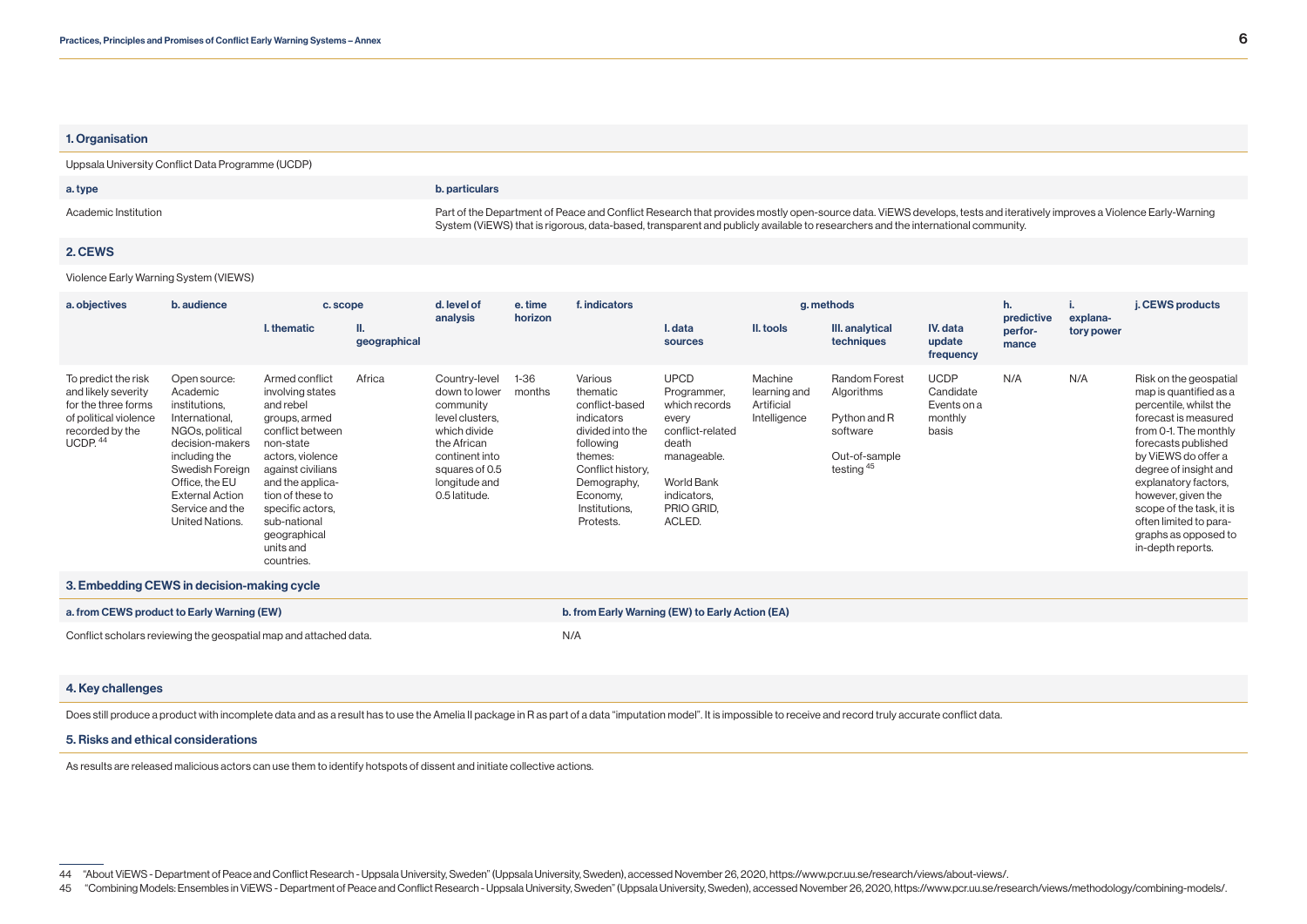# <span id="page-9-0"></span>Appendix C: Semi-in-depth overview of additional EWS on the basis of a review of the literature and primary sources

#### Examples of additional initiatives in support of Early Warning System (EWS)

| Organisation                                            | <b>EWS</b>                                                        | <b>General information</b>                                                                                                                                                                                                                                                                                                                                                                                                                                                                                                                                                                                                                                                                                                                                                                                                                                                                                                                                                                                                                                                                                                                                                                                                                                                                                                                                                                                                                                                                                                                                                                                                                                                                                                                                                                                                                                                                                                               |
|---------------------------------------------------------|-------------------------------------------------------------------|------------------------------------------------------------------------------------------------------------------------------------------------------------------------------------------------------------------------------------------------------------------------------------------------------------------------------------------------------------------------------------------------------------------------------------------------------------------------------------------------------------------------------------------------------------------------------------------------------------------------------------------------------------------------------------------------------------------------------------------------------------------------------------------------------------------------------------------------------------------------------------------------------------------------------------------------------------------------------------------------------------------------------------------------------------------------------------------------------------------------------------------------------------------------------------------------------------------------------------------------------------------------------------------------------------------------------------------------------------------------------------------------------------------------------------------------------------------------------------------------------------------------------------------------------------------------------------------------------------------------------------------------------------------------------------------------------------------------------------------------------------------------------------------------------------------------------------------------------------------------------------------------------------------------------------------|
| Intergovernmental<br>Authority on<br>Development (IGAD) | <b>Conflict Early Warning</b><br>and Response<br>Network (CEWARN) | IGAD is an eight-country development bloc situated in the Horn of Africa and the Nile Basin.<br>CEWARN was founded in 2002. CEWARN's mandate – since the launch of the CEWARN Strategy<br>Framework 2012-2019 – is to receive and share information regarding a wide range of violent<br>conflicts and other events detrimental to human well-being; analyse and share the analysis of that<br>information; develop scenarios and design avenues for response including the right to share these;<br>and to conduct studies of particular forms of conflict in different geographical areas within the IGAD<br>regions. Its member states prioritised in total 60 high priority and wide-ranging typologies/themes<br>that CEWARN should focus on ranging from gender-based violence, to land grabbing to drought.<br>From 2002 to 2012, CEWARN limited its focus to cross-border pastoral conflicts in three geograph-<br>ical clusters, namely the Karamoja cluster, the Dikhil cluster and the Somali Cluster. <sup>46</sup>                                                                                                                                                                                                                                                                                                                                                                                                                                                                                                                                                                                                                                                                                                                                                                                                                                                                                                          |
|                                                         |                                                                   | CEWARN makes use of both, quantitative and qualitative analytical tools, using open sources and a<br>system of field monitors. The information and data it collects are divided into five themes: security;<br>governance; environment; economy; and socio-cultural issues. <sup>47</sup> It operates on three levels: the local<br>level, the national level and the regional level. At the local level Field Monitors (FM) complete data<br>collection in the areas of reporting. They report to the CEWARN country coordinators at the national<br>level, who analyse information and code information into reports. They inform national-level Conflict<br>Early Warning and Early Response Units (CEWERU) of their findings, enabling them to initiate a<br>response to prevent (the escalation of) conflict. The National Research Institutes subsequently<br>reports to the CEWARN Unit that operates on the regional level. This body is responsible for coordi-<br>nation, monitoring and quality control of the activities completed and the information produced at the<br>national and local levels. <sup>48</sup> From here it is passed on to the necessary intergovernmental or national<br>bodies to implement policy to prevent an escalation in conflict. It reports to IGAD's Technical<br>Committee on Early Warning in Addis Ababa. CEWARN Reporter, a software application created by<br>CEWARN tracks, categories and analyses large volume of conflict EW data from its member states. <sup>49</sup><br>CEWARN's CEWS products consist of incident reports, which authorised persons can access<br>online and situation reports, which are produced at the country-level and policy briefs to aid policy-<br>makers in response. <sup>50</sup> CEWARN is part of the wider African Peace and Security Architecture<br>(APSA), as it is linked to the AU's Continental Early Warning System (CEWS). <sup>51</sup> |

#### Additional Early Warning System (EWS) of interest

| The Alan Turing<br>Institute                                                                    | Global Urban<br><b>Analytics for Resilient</b><br>Defence (GUARD)       | GUARD aims to "automate the identification of future conflict areas (on a regional or city level) for<br>high fidelity analysis and policy/action advice" funded by the United Kingdom Ministry of Defence.<br>The programme complements existing defence and security intelligent data systems in order to 1.<br>"Improve consistency and reducing expenditure, 2. Improve understanding of causal mechanisms<br>by quantifying interaction effects" and 3. "transform network theory into military actionable tasks".<br>52.53 |
|-------------------------------------------------------------------------------------------------|-------------------------------------------------------------------------|----------------------------------------------------------------------------------------------------------------------------------------------------------------------------------------------------------------------------------------------------------------------------------------------------------------------------------------------------------------------------------------------------------------------------------------------------------------------------------------------------------------------------------|
| International<br>Federation of Red<br>Cross and Red<br><b>Crescent Societies</b><br>(IFRC/ICRC) | Community early<br>warning systems:<br>quiding principles <sup>54</sup> | The ICRC does not have a centralised EWEA system, but rather it facilitates and aids in the imple-<br>mentation of warning across the globe. These warning systems vary drastically in size, capacity and<br>purpose. For example, it has implemented a hurricane EW for small Caribbean communities and a<br>regional earthquake EW system in Peru. 55, 56                                                                                                                                                                      |

46 IGAD, "CEWARN Regional Report."

47 Office of the Special Adviser on Africa and United Nations Secretariat, "Mapping Study of the Conflict Prevention Capabilities of African Regional Economic Communities," November 2018, 103, https://www.un.org/en/africa/osaa/pdf/pubs/2019mappingReport.pdf.

48 IGAD, "CEWARN Regional Report."

49 Office of the Special Adviser on Africa and United Nations Secretariat, "Mapping Study of the Conflict Prevention Capabilities of African Regional Economic Communities," 103.

50 Office of the Special Adviser on Africa and United Nations Secretariat, "Mapping Study of the Conflict Prevention Capabilities of African Regional Economic Communities," 103. 51 IGAD, "CEWARN Regional Report," 9.

52 "Global Urban Analytics for Resilient Defence," The Alan Turing Institute, accessed December 22, 2020, https://www.turing.ac.uk/research/research-projects/global-urban-analytics-resilient-defence.

53 "to automate the identification of future conflict areas (from a region to within a city) for high fidelity analysis and policy/action advice". "Global Urban Analytics for Resilient Defence<sup>'</sup>

54 International Federation of Red Cross and Red Crescent Societies, "Community Early Warning Systems: Guiding Principles" (Geneva, 2012), https://www.ifrc.org/Page-Files/103323/1227800-IFRC-CEWS-Guiding-Principles-EN.pdf.

55 International Federation of Red Cross and Red Crescent Societies.

56 International Federation of Red Cross and Red Crescent Societies, "Forecast Based Financing: The FBF Experience in High Andean Communities in Peru, Cold Waves and Snowfall," 2016, https://www.forecast-based-financing.org/wp-content/uploads/2019/02/Puno-Peru-Heladas-y-Nevadas\_doc-Tecnico\_English.pdf.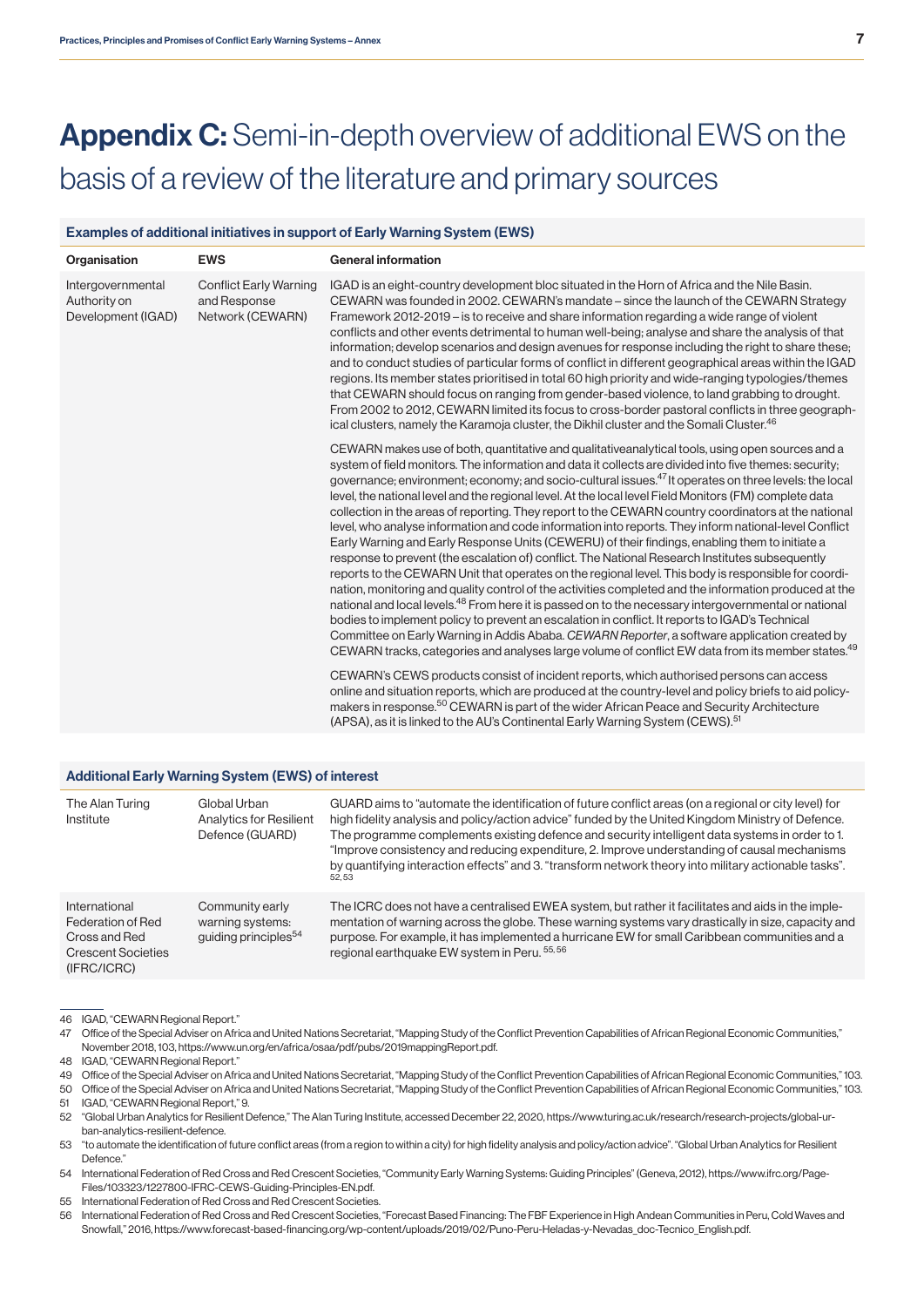# <span id="page-10-0"></span>Appendix D: Technology survey: data, tools, methods

The table below outlines the different contingencies and provides a non-exhaustive list of examples for each contingency. The examples are structured along each segment of the contingency cycle (anticipate, understand and evaluate) with each of the items categorized as D (Data), T (Tool) or M (Analytical Method).

| <b>Contingency</b>                                   | <b>Examples</b>                                                                                                                        | <b>Anticipate</b><br>ex ante                                                                                                                                                                                                                                                                                                                                                                                                                                                                                                                                                                                                        | <b>Understand</b><br>during                                                                                                                                                                                                                                                                                                                                                                                                                                                                                                               | <b>Evaluate</b><br>ex post                                                                                                                                                                                                                                                                                                                                                                                                                                                                            |
|------------------------------------------------------|----------------------------------------------------------------------------------------------------------------------------------------|-------------------------------------------------------------------------------------------------------------------------------------------------------------------------------------------------------------------------------------------------------------------------------------------------------------------------------------------------------------------------------------------------------------------------------------------------------------------------------------------------------------------------------------------------------------------------------------------------------------------------------------|-------------------------------------------------------------------------------------------------------------------------------------------------------------------------------------------------------------------------------------------------------------------------------------------------------------------------------------------------------------------------------------------------------------------------------------------------------------------------------------------------------------------------------------------|-------------------------------------------------------------------------------------------------------------------------------------------------------------------------------------------------------------------------------------------------------------------------------------------------------------------------------------------------------------------------------------------------------------------------------------------------------------------------------------------------------|
| Confiict                                             | International armed<br>conflict<br>Internal armed conflict<br>Inter-ethnic & inter-                                                    | Sentiment analysis (M)<br>HootSuite (T)<br>Meltwater (T)<br>Qatalog (T)<br>Shodan (T)                                                                                                                                                                                                                                                                                                                                                                                                                                                                                                                                               | Sentiment analysis (M)<br>HootSuite (T)<br>Meltwater (T)<br>Qatalog (T)<br>Shodan (T)                                                                                                                                                                                                                                                                                                                                                                                                                                                     | Sentiment analysis (M)<br>HootSuite (T)<br>Meltwater (T)<br>Qatalog (T)<br>Shodan (T)                                                                                                                                                                                                                                                                                                                                                                                                                 |
|                                                      | religious conflict<br><b>Civil Strife</b><br><b>Political Violence</b><br>Terrorism                                                    | Geospatial (M)<br>NASA (T & D)<br>ESA (T & D)<br>Missing Maps (T & D)<br>Planet Labs Inc (T&D)<br>OpenStreetMap (D)<br>SPACEKNOW (T&D)<br>Media monitoring (M)<br>Event Registry (T)<br>European Media Monitor (T)<br><b>BBC Media Monitoring (T)</b><br>Social network analysis (M)<br>Harvester (T)<br>Metagoodfil (T)<br>Recorded Future (T)<br>Image processing (M)<br>AnyVision (T)<br>EyeWitness (T)<br>Indexes (M)<br>ACLED (D)<br>GTD(D)<br>PITF(D)<br>RDWTI(D)<br>Fragile State Index (D)<br>Global Conflict Risk Index (D)<br>Prediction tools (T)<br>UCDP (T&D)<br>ICEWS (T&D)<br>GDELT (T&D)<br>SPEED(D)<br>VIEWS (T&D) | Geospatial (M)<br>NASA (T & D)<br>ESA (T & D)<br>Missing Maps (T & D)<br>EOS (T&D)<br>SPACEKNOW (T&D)<br>Media monitoring (M)<br>Event Registry (T)<br>European Media Monitor (T)<br>BBC Media Monitoring (T)<br>Social network analysis (M)<br>Harvester (T)<br>Metagoodfil (T)<br>Recorded Future (T)<br>Image processing (M)<br>AnvVision (T)<br>EyeWitness (T)<br>Indexes (M)<br>ACLED (D)<br>GTD(D)<br>PITF(D)<br>RDWTI(D)<br>Prediction tools (T)<br>UCDP (T&D)<br>ICEWS (T&D)<br>GDELT (T&D)<br>SPEED(D)<br>VIEWS (T&D)            | Geospatial (M)<br><u>NASA (T &amp; D)</u><br>ESA(T & D)<br>SPACEKNOW (T&D)<br>Missing Maps (T & D)<br>EOS (T&D)<br>Media monitoring (M)<br>Event Registry (T)<br>European Media Monitor (T)<br>BBC Media Monitoring (T)<br>Social network analysis (M)<br>Harvester (T)<br>Metagoodfil (T)<br>Recorded Future (T)<br>Indexes (M)<br>ACLED (D)<br>GTD(D)<br>PITE(D)<br>RDWTI(D)<br>Prediction tools (T)<br><b>UCDP (T&amp;D)</b><br>ICEWS (T&D)<br>GDELT (T&D)<br>SPEED(D)                             |
| Natural Resources &<br><b>Humanitarian Disasters</b> | Flooding, earthquakes,<br>hurricanes, tornadoes,<br>severe climate and<br>weather conditions,<br>famine and food scarcity,<br>diseases | Geospatial (M)<br>NASA (T & D)<br><u>ESA (T &amp; D)</u><br>Missing Maps (T & D)<br><b>EOS (T&amp;D)</b><br>UNOSAT (D)<br>Resource watch (T&D)<br>Climate Watch (T&D)<br>PREPData (D)<br>Forest Atlases (T&D)<br>Planet Labs Inc (T&D)<br>SPACEKNOW (T&D)<br>Crowdsource + survey<br>KoboToolbox (T)<br>Index(D)<br>Humanitarian Data Exchange (D)<br>Environmental Democracy Index (D)<br>FEWS Net (T&D)<br>CHIRPS (D)<br>mVam (T&D)<br>CDR(M)<br>Flowminder (T&D)                                                                                                                                                                 | Geospatial (M)<br>NASA (T & D)<br>ESA (T & D)<br>Missing Maps (T & D)<br><b>EOS (T&amp;D)</b><br>UNOSAT (D)<br>Resource watch (T&D)<br>Climate Watch (T&D)<br>PREPData (D)<br>Forest Atlases (T&D)<br>Planet Labs Inc (T&D)<br>SPACEKNOW (T&D)<br>Crowdsource + survey<br>KoboToolbox (T)<br>Media monitoring (M)<br>Event Registry (T)<br>European Media Monitor (T)<br><b>BBC Media Monitoring (T)</b><br>Index(D)<br>Humanitarian Data Exchange (D)<br>Environmental Democracy Index (D)<br>FEWS Net (T&D)<br>CHIRPS (D)<br>mVam (T&D) | Sentiment analysis (M)<br>HootSuite (T)<br>Meltwater (T)<br>Qatalog (T)<br>Geospatial (M)<br>NASA (T & D)<br><b>ESA (T &amp; D)</b><br>Missing Maps (T & D)<br>EOS (T&D)<br>UNOSAT (D)<br>Resource watch (T&D)<br>Climate Watch (T&D)<br>PREPData (D)<br>Forest Atlases (T&D)<br>Planet Labs Inc (T&D)<br>SPACEKNOW (T&D)<br>Crowdsource + survey<br>KoboToolbox (T)<br>Index(D)<br>Humanitarian Data Exchange (D)<br>Environmental Democracy Index (D)<br>FEWS Net (T&D)<br>CHIRPS (D)<br>mVam (T&D) |

CDR (M) [Flowminder \(T&D\)](https://web.flowminder.org/) [LirneAsia \(T&D\)](https://lirneasia.net/)

CDR (M) [Flowminder \(T&D\)](https://web.flowminder.org/) [LirneAsia \(T&D\)](https://lirneasia.net/)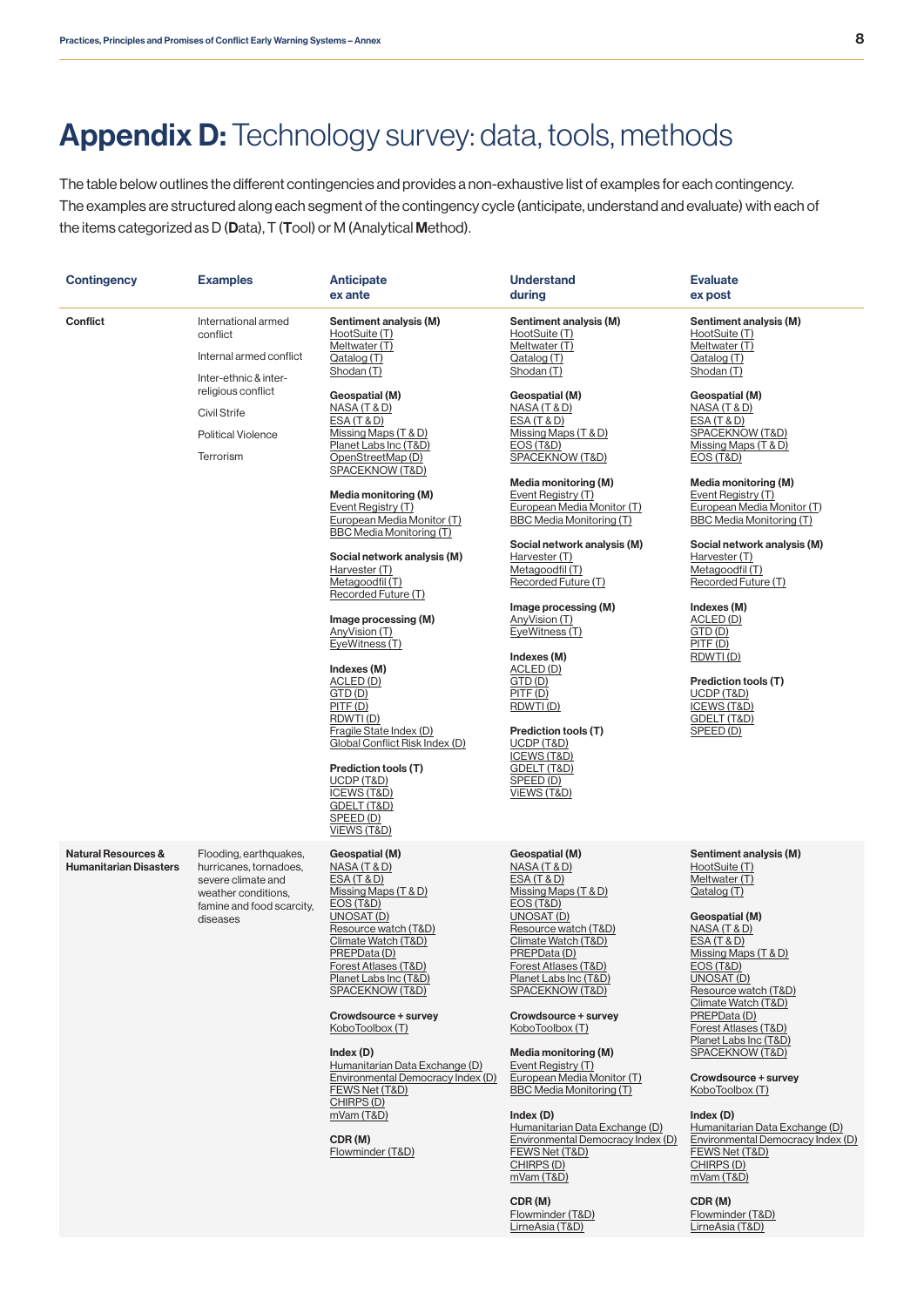| Contingency                                 | <b>Examples</b>                                                                              | <b>Anticipate</b><br>ex ante                                                                                                                                                                                                                                                                                                | <b>Understand</b><br>during                                                                                                                                                                                                                      | <b>Evaluate</b><br>ex post                                                                                                                                                                                                                                                                                                  |
|---------------------------------------------|----------------------------------------------------------------------------------------------|-----------------------------------------------------------------------------------------------------------------------------------------------------------------------------------------------------------------------------------------------------------------------------------------------------------------------------|--------------------------------------------------------------------------------------------------------------------------------------------------------------------------------------------------------------------------------------------------|-----------------------------------------------------------------------------------------------------------------------------------------------------------------------------------------------------------------------------------------------------------------------------------------------------------------------------|
| Governance                                  | Rule of law, good govern-<br>ance, corruption, trans-<br>parency, crime, political<br>access | Sentiment analysis (M)<br>HootSuite (T)<br>Meltwater (T)<br>Qatalog (T)                                                                                                                                                                                                                                                     | Media monitoring (M)<br>Event Registry (T)<br>European Media Monitor (T)<br>BBC Media Monitoring (T)                                                                                                                                             | Sentiment analysis (M)<br>HootSuite (T)<br>Meltwater (T)<br>Qatalog (T)                                                                                                                                                                                                                                                     |
|                                             |                                                                                              | Media monitoring (M)<br>Event Registry (T)<br>European Media Monitor (T)<br><b>BBC Media Monitoring (T)</b><br>Social network analysis (M)<br>Harvester (T)<br>Metagoodfil (T)<br>Recorded Future (T)<br>Image processing (M)<br>AnyVision (T)<br>EyeWitness (T)<br>CDR(M)<br>Flowminder (T&D)                              | Social network analysis (M)<br>Harvester (T)<br>Metagoodfil (T)<br>Recorded Future (T)<br>CDR(M)<br>Flowminder (T&D)<br>LirneAsia (T&D)                                                                                                          | Crowdsource + survey<br>KoboToolbox (T)<br>Social network analysis (M)<br>Harvester (T)<br>Metagoodfil (T)<br>Recorded Future (T)<br>CDR(M)<br>Flowminder (T&D)<br>LirneAsia (T&D)                                                                                                                                          |
| <b>Human Rights &amp; Social</b><br>Justice | Education, gender & sex<br>rights, discrimination,<br>children's rights                      | Sentiment analysis (M)<br>HootSuite (T)<br>Meltwater (T)<br>Qatalog (T)<br>Crowdsource + survey<br>KoboToolbox (T)<br>Media monitoring (M)<br>Event Registry (T)<br>European Media Monitor (T)<br><b>BBC Media Monitoring (T)</b><br>Social network analysis (M)<br>Harvester (T)<br>Metagoodfil (T)<br>Recorded Future (T) | Crowdsource + survey<br>KoboToolbox (T)<br>Media monitoring (M)<br>Event Registry (T)<br>European Media Monitor (T)<br><b>BBC Media Monitoring (T)</b><br>Social network analysis (M)<br>Harvester (T)<br>Metagoodfil (T)<br>Recorded Future (T) | Sentiment analysis (M)<br>HootSuite (T)<br>Meltwater (T)<br>Qatalog (T)<br>Crowdsource + survey<br>KoboToolbox (T)<br>Media monitoring (M)<br>Event Registry (T)<br>European Media Monitor (T)<br><b>BBC Media Monitoring (T)</b><br>Social network analysis (M)<br>Harvester (T)<br>Metagoodfil (T)<br>Recorded Future (T) |
| <b>Migration</b>                            | Internal and international<br>displacement, refugee<br>flows                                 | Prediction tools (T)<br>UCDP (T&D)<br>ICEWS (T&D)<br>GDELT (T&D)                                                                                                                                                                                                                                                            | Geospatial (M)<br>NASA (T & D)<br>ESA (T & D)<br>Missing Maps (T & D)<br>EOS (T&D)<br>UNOSAT (D)<br>PREPData (D)                                                                                                                                 | Sentiment analysis (M)<br>HootSuite (T)<br>Meltwater (T)<br>Qatalog (T)<br>Geospatial (M)<br>NASA (T & D)                                                                                                                                                                                                                   |

[Planet Labs Inc \(T&D\)](https://www.planet.com/) [OpenStreetMap \(D\)](https://www.openstreetmap.org) Media monitoring (M) [Event Registry \(T\)](https://eventregistry.org/) [European Media Monitor \(T\)](https://emm.newsbrief.eu/overview.html) [BBC Media Monitoring \(T\)](https://monitoring.bbc.co.uk/)

[ESA \(T & D\)](https://earth.esa.int/web/guest/data-access) [Missing Maps \(T & D\)](https://www.missingmaps.org/) [EOS \(T&D\)](https://eos.com) [UNOSAT \(D\)](https://unitar.org/maps/live-maps) [PREPData \(D\)](https://prepdata.org/) [Planet Labs Inc \(T&D\)](https://www.planet.com/) Media monitoring (M) [Event Registry \(T\)](https://eventregistry.org/) [European Media Monitor \(T\)](https://emm.newsbrief.eu/overview.html) [BBC Media Monitoring \(T\)](https://monitoring.bbc.co.uk/)

CDR (M) [Flowminder \(T&D\)](https://web.flowminder.org/)

CDR (M) [Flowminder \(T&D\)](https://web.flowminder.org/) [LirneAsia \(T&D\)](https://lirneasia.net/)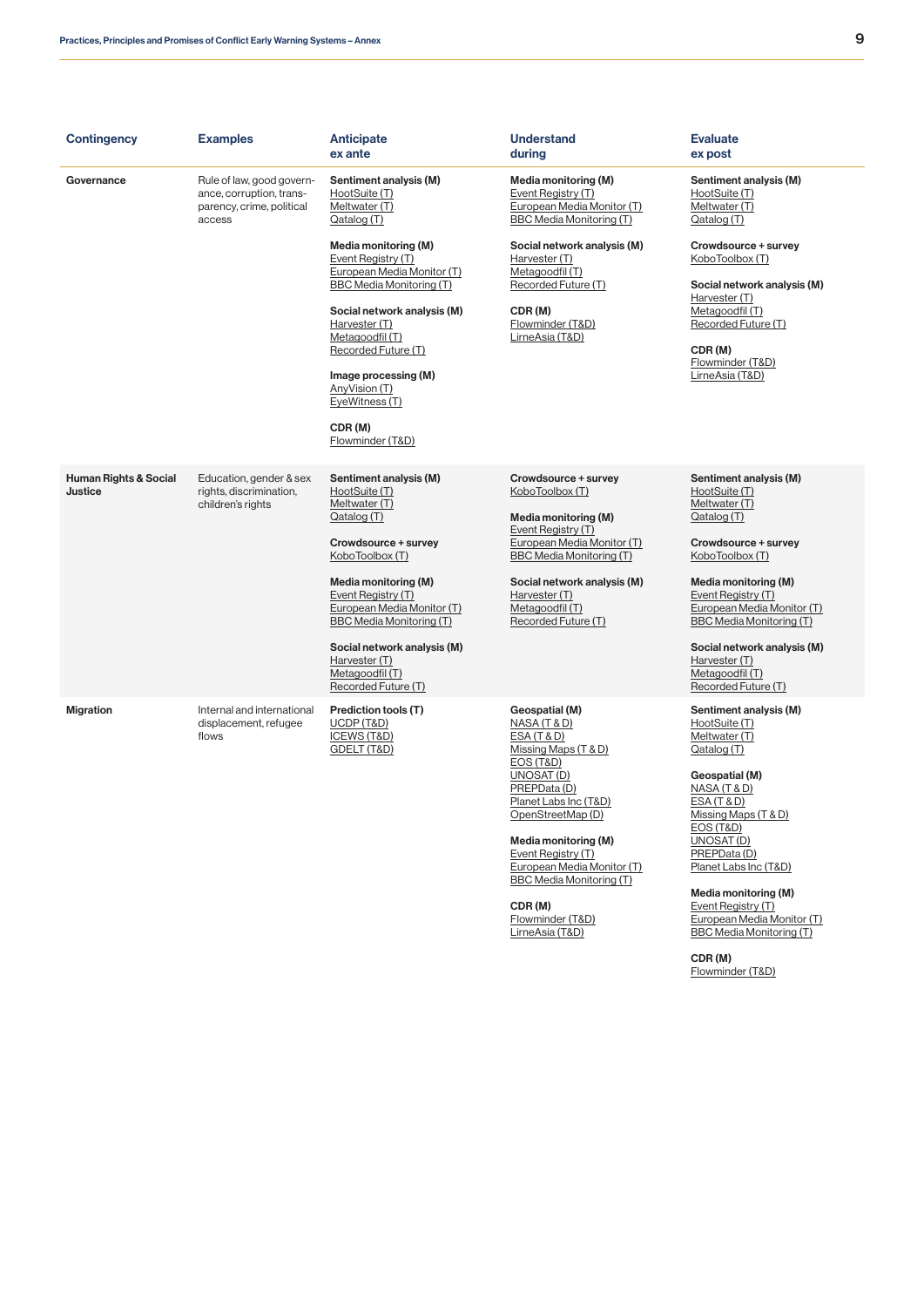# <span id="page-12-0"></span>Appendix E: Sample of an effective EW Memo

#### RE: WARNING: High Risk of Riots/Battles in the St. Mikael Island Chain

TO: JOHN. Q. DOE, Deputy Minister of Defence, Landistanland FROM: Lt. JIM. P. DOWE, Head of Strategic Forecasting, Dept. of Defence 14:43 Jan. 4th, 2021.

*WARNING:* On 12:04 Jan 4, our EWS 'Global Risk System' escalated the nation-state of St. Mikael to a CODE RED alert for the ONSET OF POLITICAL VIOLENCE, specifically riots/battles, in the upcoming 72-hours. EW-analyst review of the model confirmed the escalation. External organisations such as ICG have also issued alerts for St. Mikael in the past 24 hours.<sup>57</sup> Currently, a large group of Landistanland nationals are on the island state due to an annual training session for the Landistanland Olympic water polo team.

### *CONTEXT:*

- The risk alert followed the island's election results, which reported the unpopular incumbent president winning 96% of the popular vote of their 3 Jan. 2021 election.
	- St. Mikael has a history of election tampering. Their 2017 election was widely suspected by international observers to have been unfairly influenced by the winning party.<sup>58</sup>
- Landistanland has experienced massive protests by local emergency services throughout Dec. 2020 and Jan. 2021.
	- Our EWS 'Global Risk System' decreased the social and political stability score of St Mikeal from level-7 to level-4 (out of 10) following the turbulent election campaign throughout November 2020.

### *ANTICIPATED EFFECTS:*

- We anticipate that Landistanland citizens on St. Mikael are in danger, as:
	- Current protests will likely evolve into widespread protests, which have a high chance of devolving into riots/battles.
	- There is a real possibility that St Mikael's emergency services may not be properly equipped to deal with this emergency, considering their own state of protest against the government.

#### *RECOMMENDATIONS:*

- 1. Advise any Landistanland citizens to leave the region ASAP. Contact regional allies to see if we can borrow any of their equipment for emergency evacuation purposes.
- 2. Activate the "Compatriots Abroad Emergency Fund", which will automatically make \$350,000 available for any emergency extraction of Landistanland abroad.
- 3. Communicate with St. Mikael's regional neighbors and offer to contribute to any emergency humanitarian efforts planned for St. Mikaelian citizens.